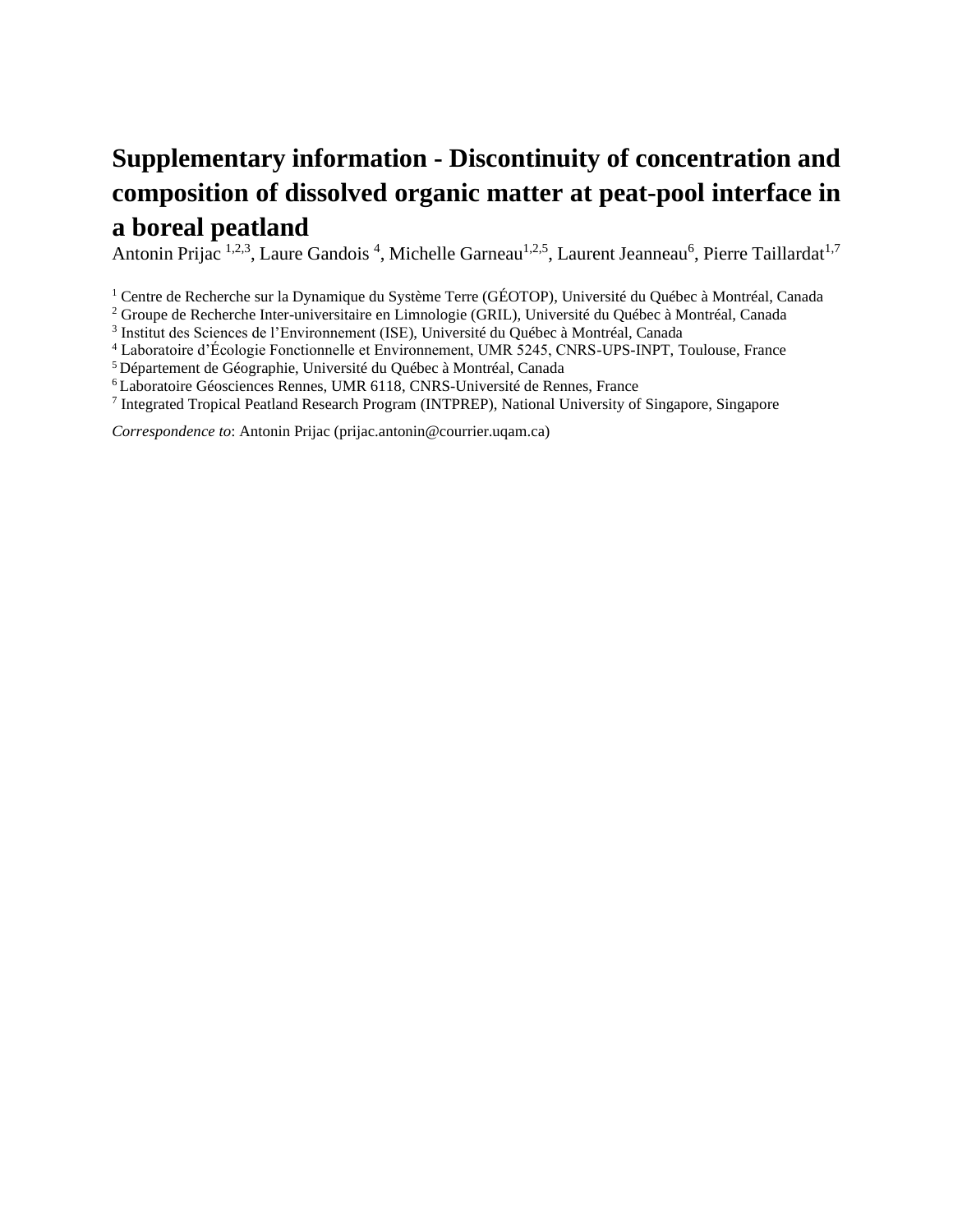MIC: VEG



**Figure SI.1.** Correlation plot of punctual variables as physico-chemical parameters (water temperature, pH, dissolved oxygen and specific Conductivity), DOC concentrations, DOC:DON ratio. DOC:Cl ratio, absorbance indices (SUVA<sub>254</sub>, E2:E3 ratio and S<sub>R</sub>), and molecular index (deoxyC6:C5 ratio, fVEG, C/V ratio), molecular family proportions (%Phenols, %SmallOrganicAcids, %Microbial Carbohydrates, %LowMolecularWeight FattyAcids, %HighMolecularWeight FattyAcids).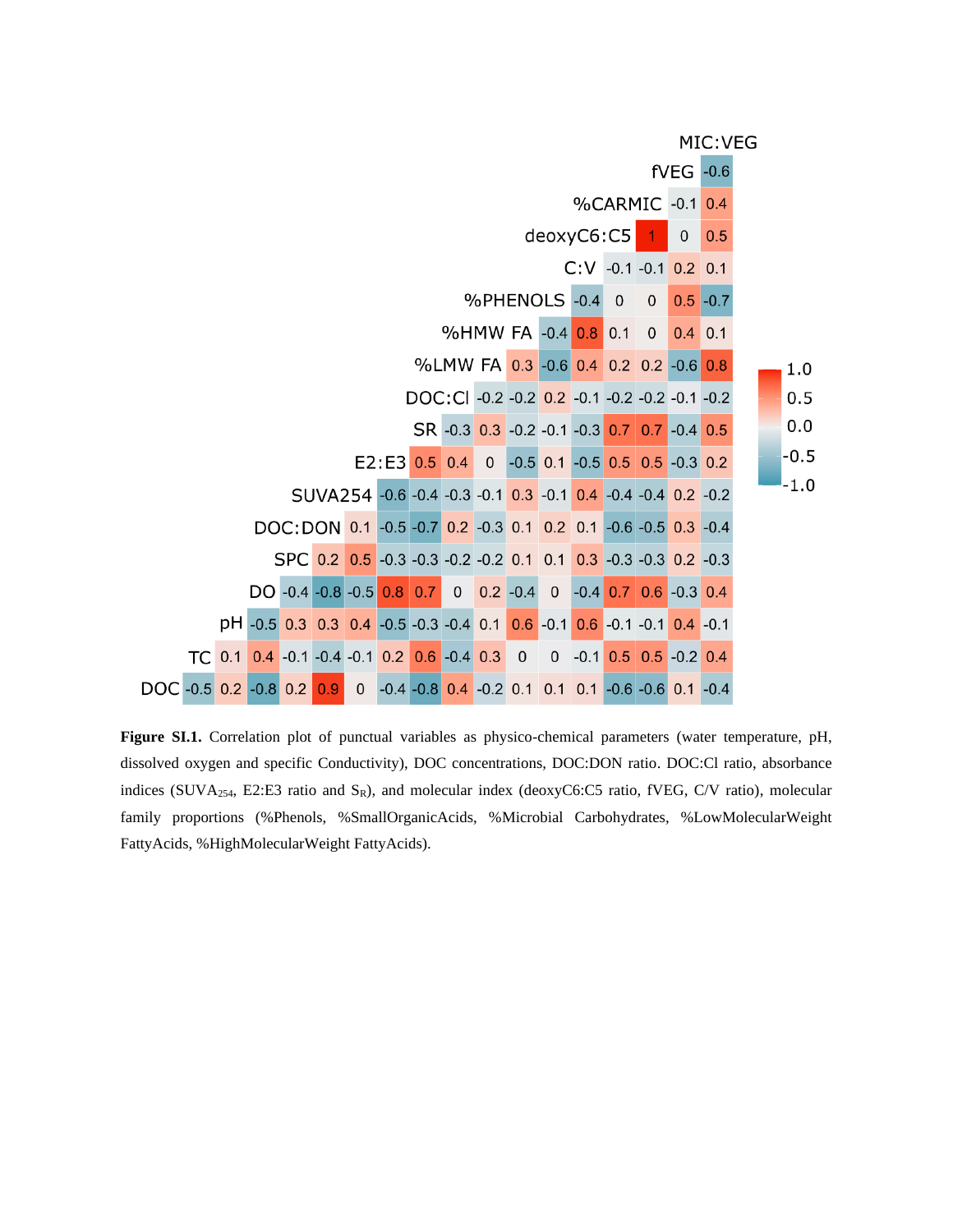

**Figure SI.2.** Variation of pool depth as the difference between peat surface at a reference point and water surface and water table depth at the reference point.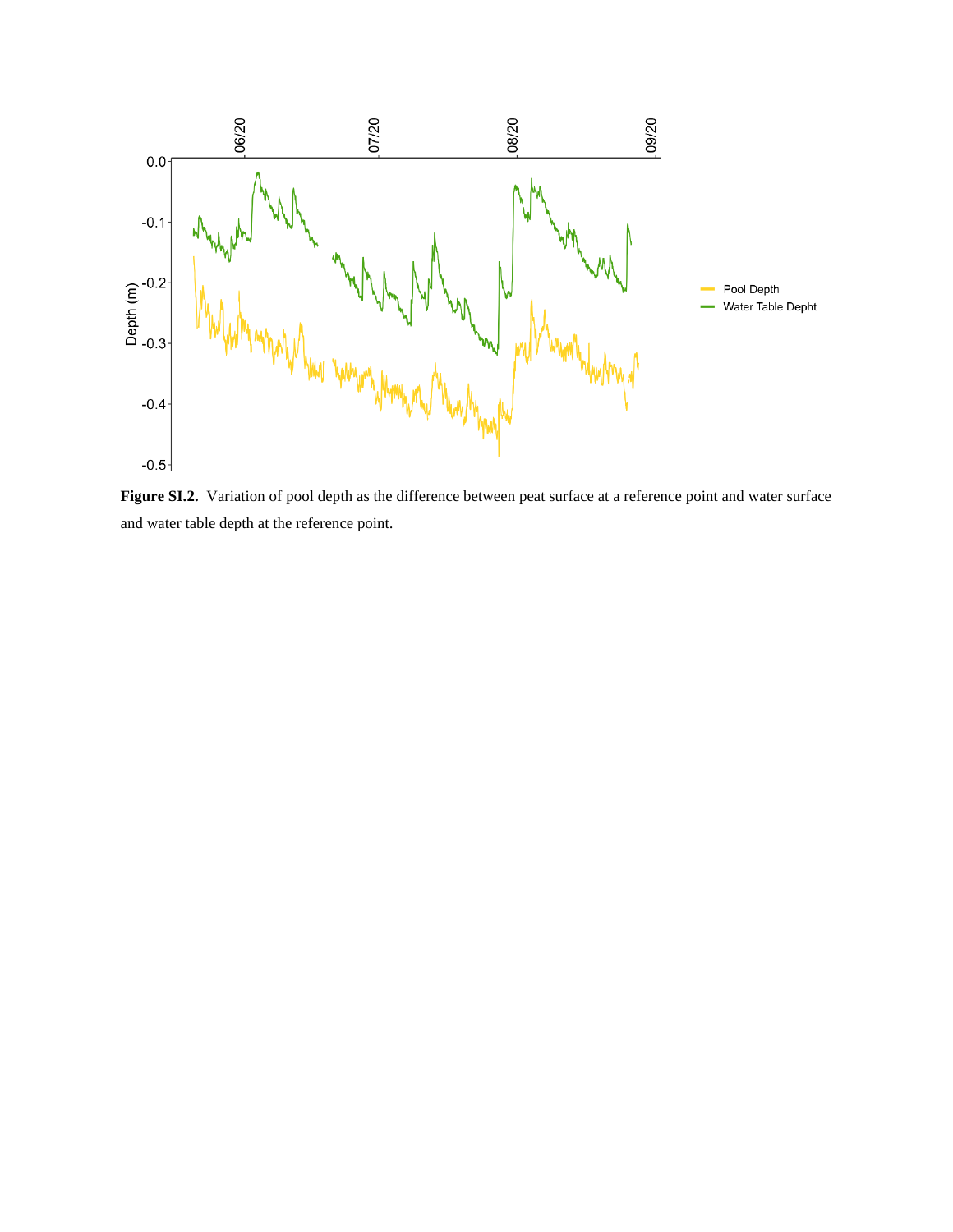

**Figure SI.3.** Daily average air, peat temperature and pool temperature (for 2019 exclusively) and precipitation in a) 2018 and b) 2019. Vertical band represented sampling period and color depending on seasons (blue = spring, yellow = summer, red = tumn). Box plot of seasonal c) air temperature, punctual measurements of d) peat porewater and e) pool water temperatures. For boxplot, box represented the lower (25<sup>th</sup> percentile) and the upper quartile (75<sup>th</sup> percentile) and median (50<sup>th</sup> percentile), whiskers represented the interquartile range.



b)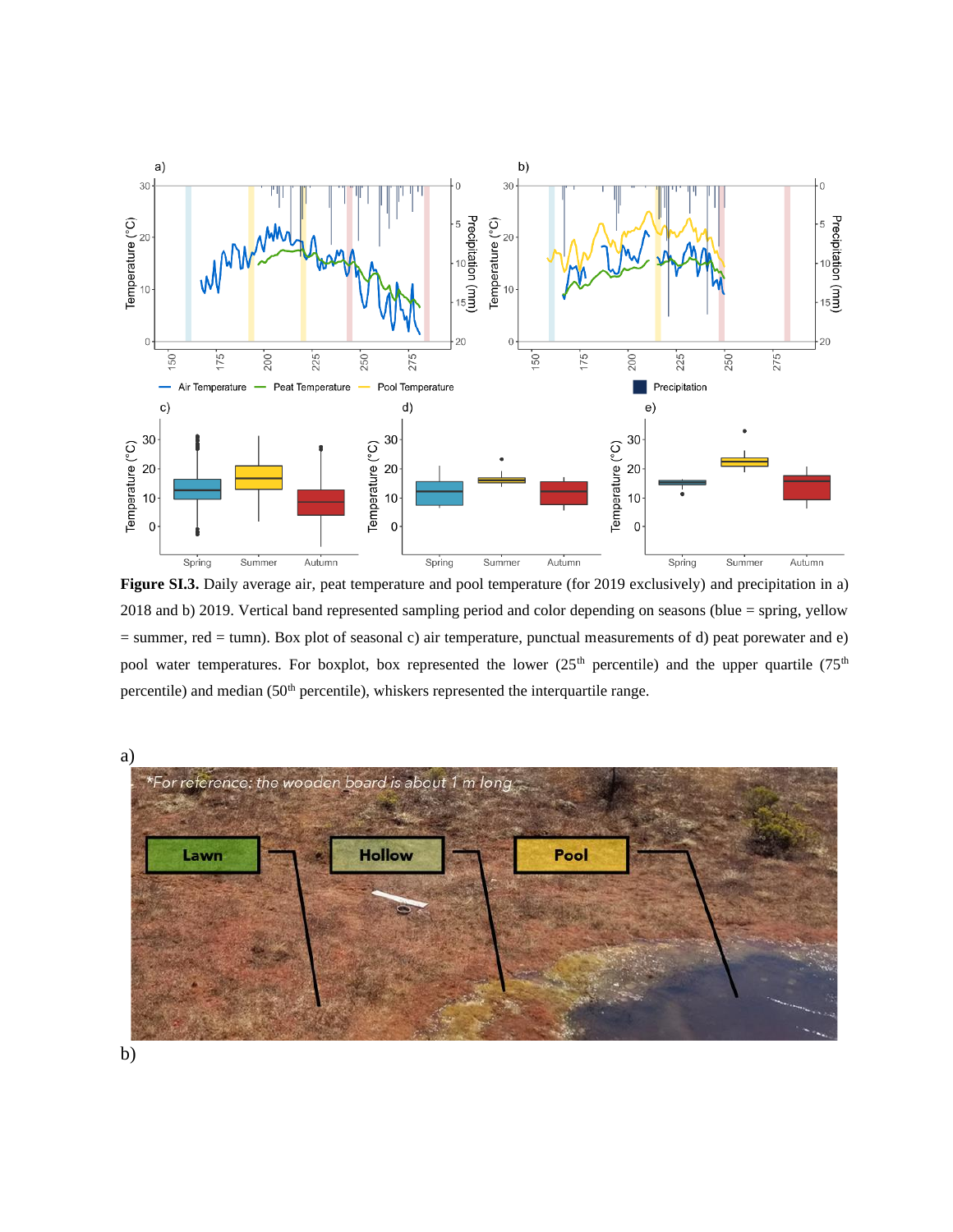

**Figure SI.4. a)** Picture of the sampled pool, hollow and lawn. **b**) Variations of DOC concentrations (in mg C  $L^{-1}$ ), DOC:DON ratio, SUVA<sub>254</sub> (in L mg C<sup>-1</sup> cm<sup>-1</sup>), E2:E3 ratio and spectral slope ratio in two contiguous microforms (one lawn and one hollow) and their adjacent pool (M11 on Fig. 1) at 3 depths in peat porewater (-0.3 m, -0.75 m and -1 m) and at the surface and in depth of the pool. Samples were taken in June, August, and September 2019. Points represents the average of each variable and error bar the standard deviation. Variables were always significantly different between pool and lawn and pool and hollow, except for E2:E3 ratio, but never significantly different between lawn and hollow.

| <b>Compounds</b>                                              | m/z | msf            | <b>Groups</b> |
|---------------------------------------------------------------|-----|----------------|---------------|
| 2-butenedioic acid dimethyl ester (fumaric acid)              | 113 | 3.3            | <b>SOA</b>    |
| Butanedioic acid dimethyl ester (succinic acid)               | 115 | 4.5            | <b>SOA</b>    |
| heptadienoic acid methyl ester                                | 111 | 3.9            | <b>SOA</b>    |
| 2-methylbutanedioic acid dimethyl ester (methylsuccinic acid) | 59  | 2.4            | <b>SOA</b>    |
| Pentanedioic acid dimethyl ester (glutaric acid)              | 59  | 5.6            | <b>SOA</b>    |
| Pentose                                                       | 129 | 4              | <b>CAR</b>    |
| Desoxyhexose                                                  | 129 | $\overline{4}$ | <b>CAR</b>    |
| Hexose                                                        | 129 | $\overline{4}$ | <b>CAR</b>    |
| $C_{8:0}$                                                     | 74  | 3              | <b>FA</b>     |
| $C_{9:0}$                                                     | 74  | 3.6            | FA            |
| $C_{10:0}$                                                    | 74  | 3              | FA            |
| $C_{12:0}$                                                    | 74  | 3              | <b>LMW FA</b> |
| $\alpha$ , $\omega$ C <sub>9:0</sub>                          | 74  | 10.2           | FA            |
| $C_{13:0}$                                                    | 74  | 4.1            | <b>LMW FA</b> |
| $brC_{14:0}$                                                  | 74  | 3.1            | <b>LMW FA</b> |
| $C_{14:0}$                                                    | 74  | 3.1            | <b>LMW FA</b> |
| $iC_{15:0}$                                                   | 74  | 3.3            | <b>LMW FA</b> |
| $\alpha C_{15:0}$                                             | 74  | 3.3            | <b>LMW FA</b> |

**Table SI.1.** List of compounds analyzed by THM-GC-MS and their related *m/z* and mass specra factor (msf) used for their integration and molecular groups associated with them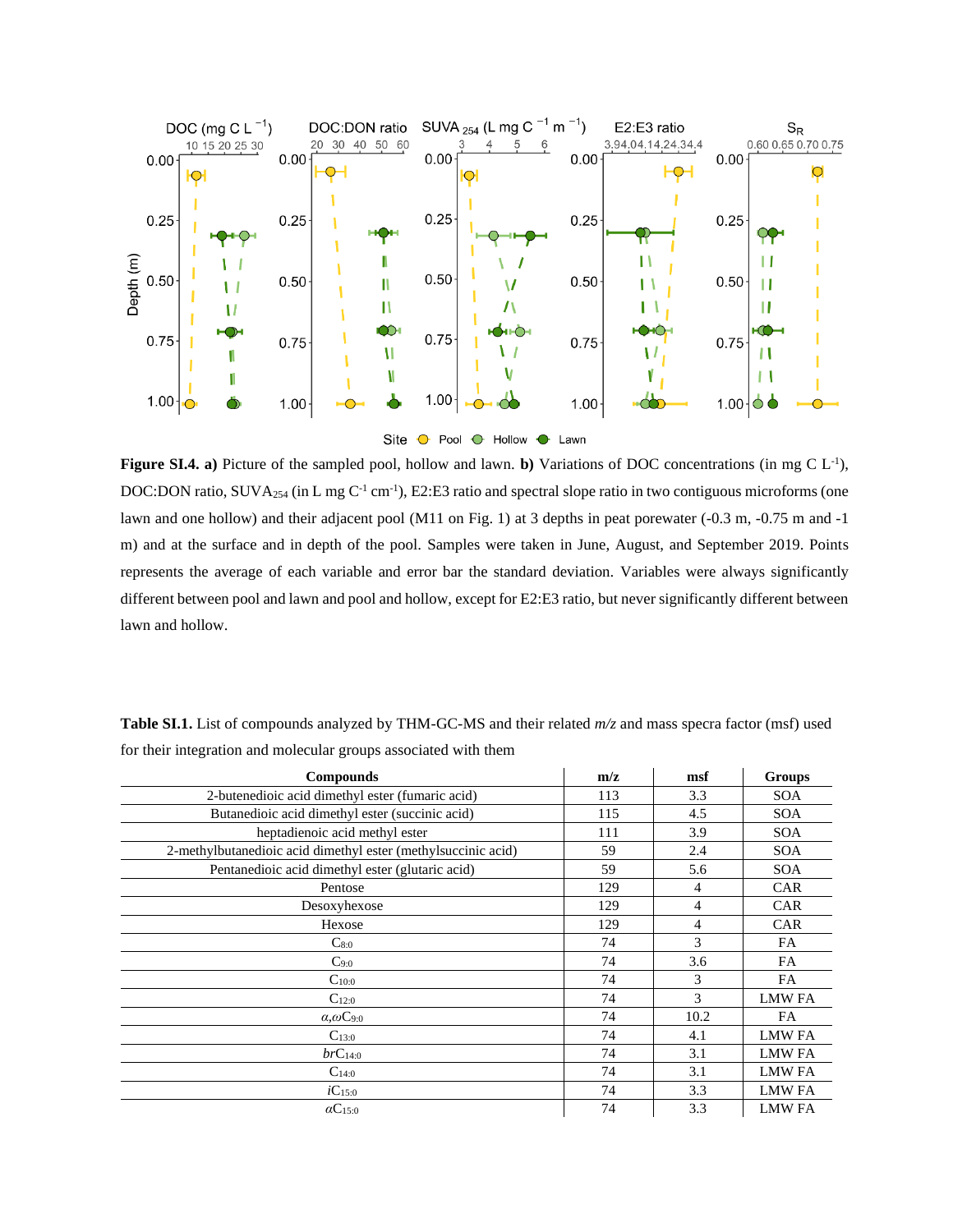| $C_{15:0}$                                             | 74  | 3.3            | <b>LMW FA</b> |
|--------------------------------------------------------|-----|----------------|---------------|
| $brC_{16:0}$                                           | 74  | 4.9            | <b>LMW FA</b> |
| $C_{16:1}$                                             | 74  | 14.5           | <b>LMW FA</b> |
| $C_{16:1}$                                             | 74  | 14.5           | <b>LMW FA</b> |
| $C_{16:0}$                                             | 74  | 4.9            | FA            |
| $iC_{17:0}$                                            | 74  | 3.9            | <b>LMW FA</b> |
| $\alpha C_{17:0}$                                      | 74  | 3.9            | <b>LMW FA</b> |
| $C_{17:1}$                                             | 74  |                | <b>LMW FA</b> |
| $C_{17:0}$                                             | 74  | 3.9            | <b>LMW FA</b> |
| $C_{18:1}$                                             | 74  | 14.6           | <b>LMW FA</b> |
| $C_{18:0}$                                             | 74  | 4.5            | FA            |
| $\omega OHC_{16:0}$                                    | 74  | 11.3           | <b>HMW FA</b> |
| $C_{20:0}$                                             | 74  | 4.9            | <b>HMW FA</b> |
| $\omega$ OHC18:0                                       | 74  | 17.3           | <b>HMW FA</b> |
| $C_{21:0}$                                             | 74  | 7.5            | <b>HMW FA</b> |
| $\alpha$ , $\omega$ C <sub>18:0</sub>                  | 74  | 17.7           | <b>HMW FA</b> |
| $C_{22:0}$                                             | 74  | 4.9            | <b>HMW FA</b> |
| $\omega$ OHC <sub>20:0</sub>                           | 74  | 12.9           | <b>HMW FA</b> |
| $C_{23:0}$                                             | 74  | 8.4            | <b>HMW FA</b> |
| $\alpha$ , $\omega$ C <sub>20:0</sub>                  | 74  | 10.8           | <b>HMW FA</b> |
| $C_{24:0}$                                             | 74  | 4.4            | <b>HMW FA</b> |
| $\omega$ OHC <sub>22:0</sub>                           | 74  | 13.5           | <b>HMW FA</b> |
| $C_{25:0}$                                             | 74  | 7.7            | <b>HMW FA</b> |
| $\alpha$ , $\omega$ C <sub>22:0</sub>                  | 74  | 10.8           | <b>HMW FA</b> |
| $C_{26:0}$                                             | 74  | 4.5            | <b>HMW FA</b> |
| $\omega$ OHC <sub>24:0</sub>                           | 74  | 13.5           | <b>HMW FA</b> |
| $C_{27:0}$                                             | 74  | 5.1            | <b>HMW FA</b> |
| $\alpha$ , $\omega$ C <sub>24:0</sub>                  | 74  | 9.7            | <b>HMW FA</b> |
| $C_{28:0}$                                             | 74  | 4.9            | <b>HMW FA</b> |
| benzoic acid methyl ester                              | 105 | 2.9            | PHE           |
| 1,2-dimethoxybenzene                                   | 138 | 4.7            | PHE           |
| 1,4-dimethoxybenzene                                   | 138 | 6              | <b>PHE</b>    |
| 1,3-dimethoxybenzene                                   | 138 | 3.8            | <b>PHE</b>    |
| dimethoxytoluene                                       | 152 | 5.7            | PHE           |
| 3-methoxybenzaldehyde                                  | 136 | 4.3            | PHE           |
| 4-methoxybenzaldehyde                                  | 136 | 3.8            | PHE           |
| methoxyacetophenone                                    | 135 | 3.5            | PHE           |
| 3-methoxybenzoic acid methyl ester                     | 135 | 3.9            | <b>PHE</b>    |
| 4-methoxybenzoic acid methyl ester                     | 135 | 2.8            | PHE           |
| 1,2,3-trimethoxybenzene                                | 168 | 3.8            | PHE           |
| 1,2,4-trimethoxybenzene                                | 168 | 4.3            | PHE           |
| 1,3,5-trimethoxybenzene                                | 168 | 3              | PHE           |
| trimethoxytoluene                                      | 167 | $\overline{7}$ | PHE           |
| 1,2,3,4-tetramethoxybenzene                            | 198 | 3.5            | PHE           |
| 1,2,3,5-tetramethoxybenzene                            | 198 | 13.5           | PHE           |
| 3,4-dimethoxybenzaldehyde (vanilaldehyde)              | 166 | 4.2            | PHE           |
| 3,4-dimethoxyacetophenone (acetovanilone)              | 165 | 2.8            | PHE           |
| 3,5-dimethoxybenzoic acid methyl ester                 | 196 | 5.1            | PHE           |
| 3,4-dimethoxybenzoic acid methyl ester (vaniclic acid) | 196 | 5.6            | PHE           |
| 3,4,5-trimethoxybenzaldehyde (syringealdehyde)         | 196 | 6.7            | PHE           |
| 3-(4-methoxyphenyl)prop-2-enoic acid methyl ester      | 192 | 6.7            | PHE           |
| 3,4,5-trimethoxyacetophenone (acetosyringeone)         | 195 | 4.8            | PHE           |
| $cis-1$ ,2-Dimethoxy-4-(2-methoxyethenyl)benzene       | 194 | 5.1            | PHE           |
| trans-1,2-Dimethoxy-4-(2-methoxyethenyl)benzene        | 194 | 5.1            | PHE           |
|                                                        |     |                |               |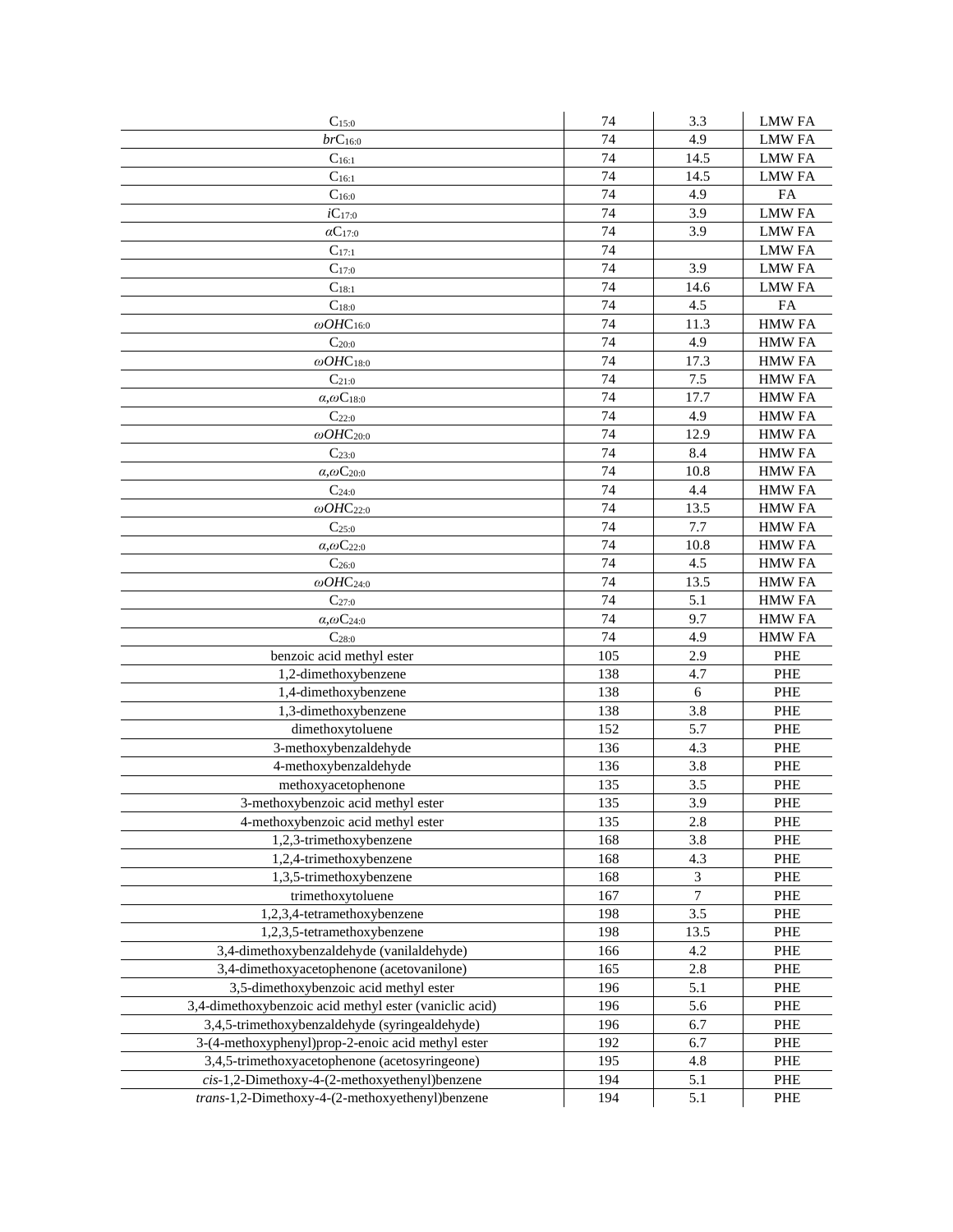| 3,4,5-trimethoxybenzoic acid emthyl ester (syringic acid)  | 226  | 5.3 | <b>PHE</b> |
|------------------------------------------------------------|------|-----|------------|
| 3-(4-methoxyphenyl)but-2-enoic methyl ester                | 206  | 8.8 | <b>PHE</b> |
| 4-Methoxycarbonylmethoxybenzoic acid methyl ester          | 193  |     | <b>PHE</b> |
| $cis-1,2,3$ -Trimethoxy-5-(2-methoxyethenyl)benzene        | 22.4 | 7.0 | <b>PHE</b> |
| <i>trans</i> -1,2,3-Trimethoxy-5-(2-methoxyethenyl)benzene | 224  | 7.0 | <b>PHE</b> |
| 3-(3,4-dimethoxyphenyl) prop-2-enoic acid methyl ester     | 222  | 3.7 | <b>PHE</b> |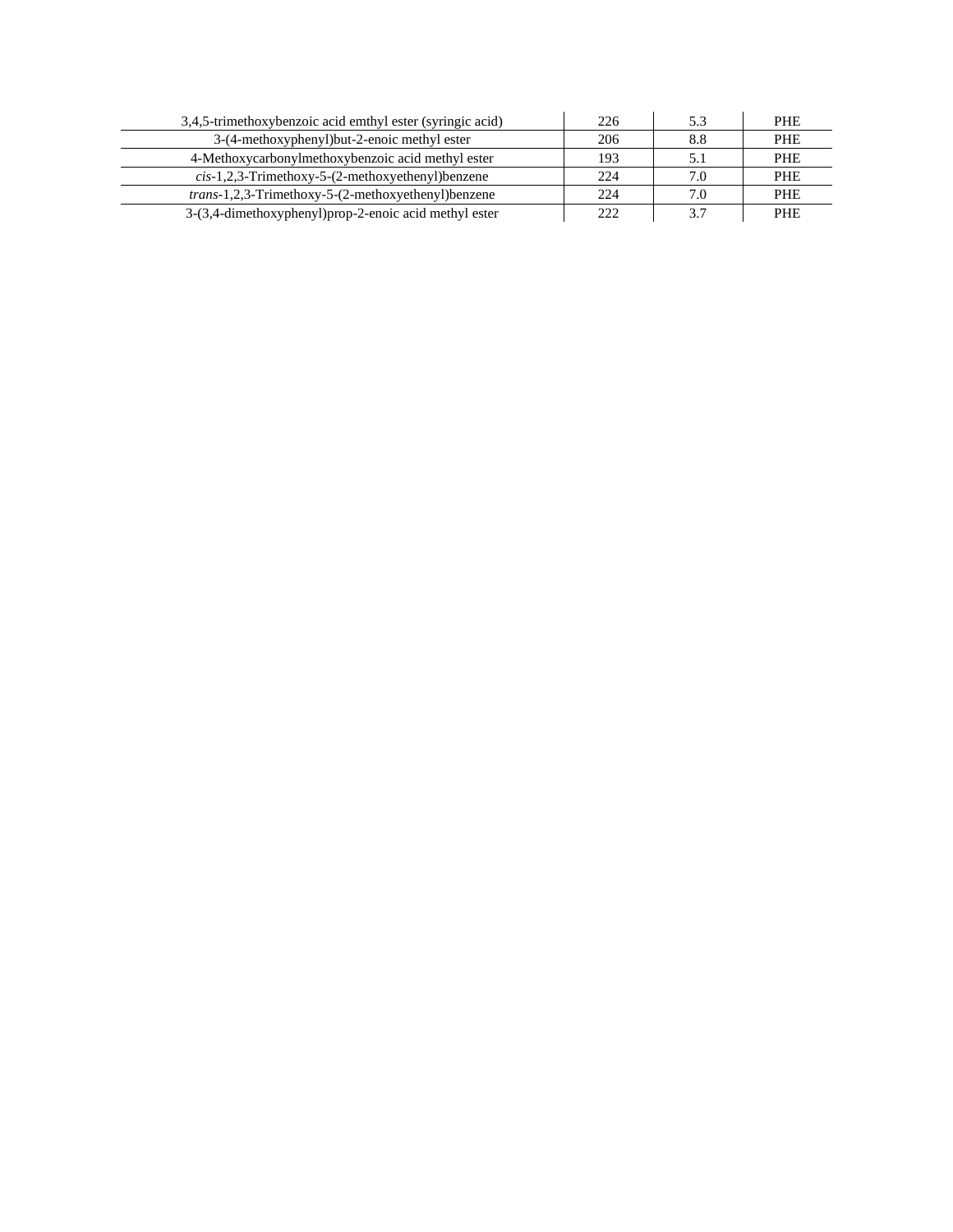**Table SI.2.** Results of statistical tests for physico-chemical variables (water temperature, pH, dissolved oxygen and specific conductivity), DOC concentrations, DOC:DON ratio, absorbance indices (SUVA<sub>254</sub>, E2:E3 ratio and S<sub>R</sub>) fluorescence indices (FI and β:α index), molecular index (deoxyC6:C5 ratio, fVEG, C/V ratio and Ac:Al(V) ratio) and  $\delta^{13}$ C-DOC. Statistical tests were based on models for comparison between years of sampling, peat porewater and pools and between seasons of sampling for peat porewater and pools. Significant differences were represented in bold. In the table, statistical test was abbreviating as K-W for Kusrall and Wallis test, WAOV for Welsh analyses of variances and AOV for analyses of variances and environments were abbreviated as P-P for peat porewater and Po for pools. There was no test to compare the effect of years on fluorescent indices considering all data came from samples of the same year of sampling periods.

|                               |             | $\sim$ Year |             |             | $\sim$ Env        |             | $\sim$ Season |             |          |             |                |                                 |                |             |          |             |            |          |          |
|-------------------------------|-------------|-------------|-------------|-------------|-------------------|-------------|---------------|-------------|----------|-------------|----------------|---------------------------------|----------------|-------------|----------|-------------|------------|----------|----------|
| <b>Variable</b>               | <b>Stat</b> | p-value     | <b>Test</b> | <b>Stat</b> | p-value           | <b>Test</b> | Env           | <b>Stat</b> | p-value  | <b>Test</b> | <b>SPR/SUM</b> | <b>SPR/FAL</b>                  | <b>SUM/FAL</b> |             |          |             |            |          |          |
| Water                         |             |             |             |             |                   |             |               |             |          | $P-P$       | 11.36          | 0.0003                          | <b>WAOV</b>    | 0.048       | 0.963    | 0.00023     |            |          |          |
| Temperature                   | 1.62        | 0.203       | $K-W$       | 14.06       | 0.0002            | $K-W$       | Po            | 66.15       | < 0.0001 | <b>WAOV</b> | < 0.0001       | 0.534                           | < 0.0001       |             |          |             |            |          |          |
|                               |             |             |             |             | < 0.0001<br>25.24 |             | $P-P$         | 10.9        | 0.0003   | <b>WAOV</b> | 0.001          | 0.108                           | 0.0499         |             |          |             |            |          |          |
| pH                            | 15.86       | < 0.0001    | $K-W$       |             |                   | <b>WAOV</b> | Po            | 7.16        | 0.002    | <b>AOV</b>  | 0.752          | 0.501                           | 0.00107        |             |          |             |            |          |          |
| Dissolved                     | 1.42        |             | $K-W$       | 89.34       | < 0.0001<br>$K-W$ |             | $P-P$         | 1.41        | 0.26     | <b>AOV</b>  | 0.227          | 0.627                           | 0.618          |             |          |             |            |          |          |
| Oxygen                        |             | 0.233       |             |             |                   |             | Po            | 12.88       | 0.0016   | $K-W$       | 0.771          | 0.00236                         | 0.00835        |             |          |             |            |          |          |
| Specific                      |             |             |             |             |                   |             |               | $P-P$       | 2.91     | 0.23        | $K-W$          | 0.0914                          | 0.408          | 0.311       |          |             |            |          |          |
| Conductivity                  | 0.129       |             |             |             | 0.719             | $K-W$       | 45.67         |             | < 0.0001 | $K-W$       | Po             | 47.1                            | < 0.0001       | <b>WAOV</b> | 0.0003   | < 0.0001    | < 0.0001   |          |          |
| <b>DOC</b>                    | 0.1         | 0.751       |             |             |                   |             | $P-P$         | 14.183      | < 0.0001 | <b>AOV</b>  | 0.0003         | 0.00003                         | 0.605          |             |          |             |            |          |          |
|                               |             |             |             |             |                   |             |               |             |          | $K-W$       |                | < 0.0001<br>27.5<br><b>WAOV</b> |                | Po          | 9.376    | 0.0003      | <b>AOV</b> | 0.0431   | 0.000156 |
| DOC:DON                       | 4.84        |             |             |             | 0.028             |             | $K-W$         | 30.99       |          |             | < 0.0001       | $K-W$                           | $P-P$          | 15.3        | < 0.0001 | <b>WAOV</b> | 0.015      | < 0.0001 | 0.804    |
|                               |             |             |             |             |                   |             | Po            | 3.93        | 0.024    | <b>AOV</b>  | 0.0367         | 0.0405                          | 0.987          |             |          |             |            |          |          |
| DOC:Cl                        | 27.65       | < 0.0001    | <b>WAOV</b> | 8.9         | 0.0029            | $K-W$       | $P-P$         | 24.03       | < 0.0001 | <b>WAOV</b> | 0.0001         | 0.002                           | 0.995          |             |          |             |            |          |          |
|                               |             |             |             |             |                   |             | Po            | 4.89        | 0.087    | $K-W$       | 0.356          | 0.32                            | 0.0814         |             |          |             |            |          |          |
| $\delta$ 13C-DOC              | 0.616       | 0.432       | $K-W$       | 0.764       |                   | $K-W$       | $P-P$         | 11.706      | 0.0006   | <b>AOV</b>  | 0.00516        | 0.000555                        | 0.721          |             |          |             |            |          |          |
|                               |             |             |             |             | 0.382             |             | Po            | 2.1         | 0.151    | <b>AOV</b>  | 0.676          | 0.148                           | 0.546          |             |          |             |            |          |          |
| <b>SUVA</b>                   | 0.986       | 0.323       | <b>AOV</b>  | 57          | < 0.0001          | $K-W$       | $P-P$         | 0.11        | 0.0173   | $K-W$       | 0.0513         | 0.826                           | 0.00748        |             |          |             |            |          |          |
|                               |             |             |             |             |                   |             | Po            | 16.5        | 0.0002   | $K-W$       | 0.773          | 0.00298                         | 0.000606       |             |          |             |            |          |          |
| E <sub>2</sub> E <sub>3</sub> | 1.05        | 0.306       | $K-W$       | 312.395     | < 0.0001          | <b>AOV</b>  | $P-P$         | 1.683       | 0.199    | <b>AOV</b>  | 0.814          | 0.195                           | 0.43           |             |          |             |            |          |          |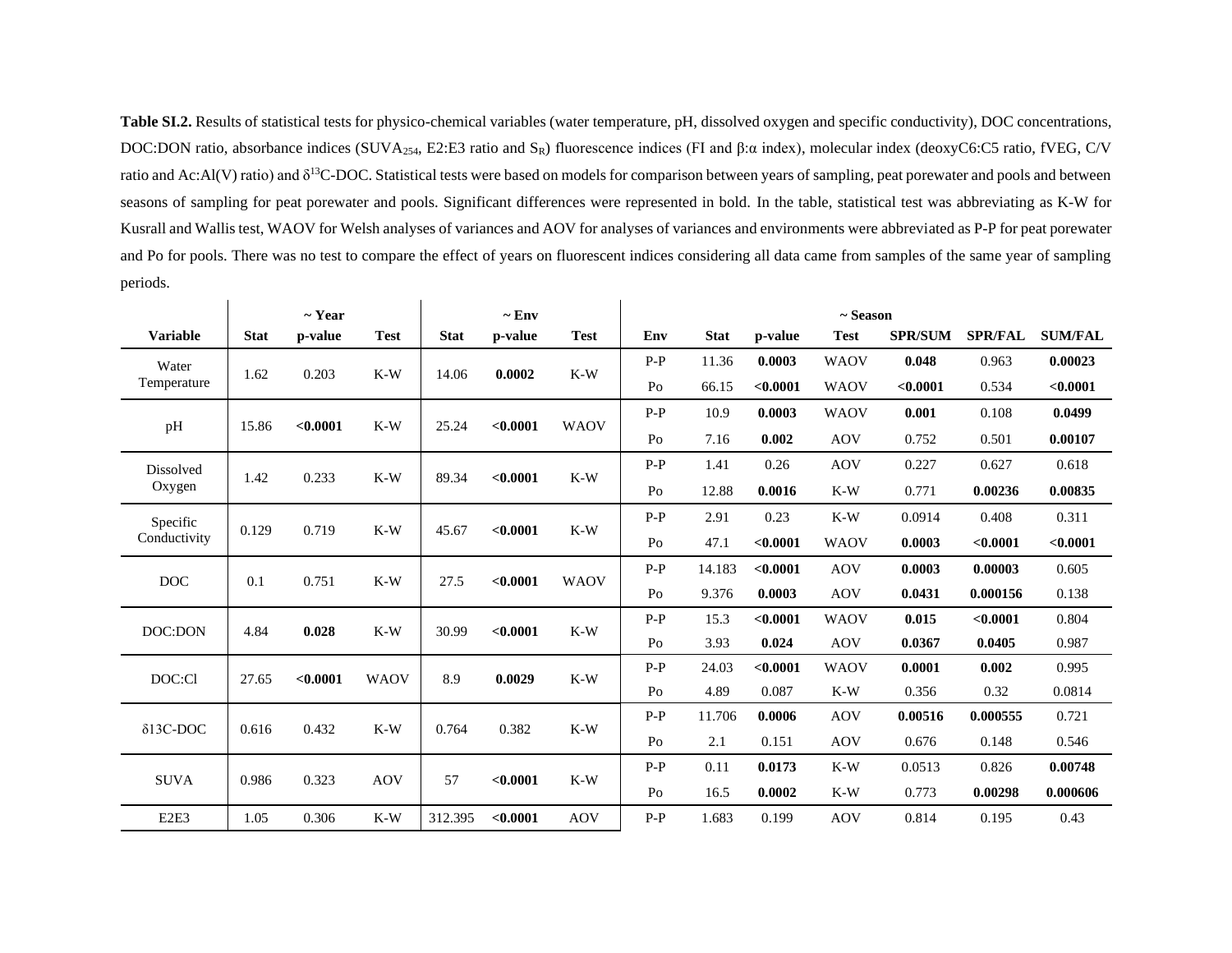|                          |         |                |             |       |          |             | Po             | 29.196        | < 0.0001               | <b>AOV</b> | 0.0487 | < 0.0001 | < 0.0001 |       |       |            |       |       |       |
|--------------------------|---------|----------------|-------------|-------|----------|-------------|----------------|---------------|------------------------|------------|--------|----------|----------|-------|-------|------------|-------|-------|-------|
|                          |         |                | <b>WAOV</b> |       |          |             | $P-P$          | 2.264         | 0.118                  | <b>AOV</b> | 0.185  | 0.994    | 0.17     |       |       |            |       |       |       |
| <b>SR</b>                | 1.68    | 0.198          |             | 108   | < 0.0001 | <b>WAOV</b> | Po             | 26.6          | < 0.0001               | $K-W$      | 0.141  | 0.0417   | < 0.0001 |       |       |            |       |       |       |
| Fluorescence             | $\ast$  | $\ast$         | $\ast$      |       | 0.0002   | <b>WAOV</b> | $P-P$          | 1.459         | 0.259                  | <b>AOV</b> | 0.158  | 0.602    | 0.0547   |       |       |            |       |       |       |
| Index                    |         |                |             | 19.6  |          |             | Po             | 0.353         | 0.705                  | <b>AOV</b> | 0.726  | 0.991    | 0.464    |       |       |            |       |       |       |
|                          | $\ast$  | *              | $\ast$      | 0.898 | 0.347    | <b>AOV</b>  | $P-P$          | 1.256         | 0.308                  | <b>AOV</b> | 0.872  | 0.583    | 0.313    |       |       |            |       |       |       |
| $\beta$ : $\alpha$ Index |         |                |             |       |          |             | Po             | 5.41<br>0.013 | <b>WAOV</b>            | 0.015      | 0.998  | 0.026    |          |       |       |            |       |       |       |
| fVEG                     | 5.324   | 0.027          | <b>AOV</b>  | 4.655 | 0.038    |             | $P-P$          | 7.412         | 0.006                  | <b>AOV</b> | 0.918  | 0.148    | 0.00545  |       |       |            |       |       |       |
|                          |         |                |             |       |          | <b>AOV</b>  | Po             | 0.395         | 0.68                   | <b>AOV</b> | 0.701  | 0.937    | 0.804    |       |       |            |       |       |       |
| deoxyC6C5<br>4.05        |         |                |             |       |          |             |                | 0.054         |                        | 17.3       |        |          | $P-P$    | 1.183 | 0.333 | <b>AOV</b> | 0.987 | 0.562 | 0.377 |
|                          |         |                | <b>WAOV</b> |       | < 0.0001 | $K-W$       | Po             | 7.38          | 0.025                  | $K-W$      | 0.0156 | 0.364    | 0.041    |       |       |            |       |       |       |
| <b>CV</b>                | 0.102   | 0.749          | $K-W$       | 8.65  | 0.0033   | $K-W$       | $P-P$          | 5.129         | 0.02                   | <b>AOV</b> | 0.995  | 0.187    | 0.0217   |       |       |            |       |       |       |
|                          |         |                |             |       |          |             | Po             | 0.542         | 0.763<br>$K-W$<br>0.48 | 0.511      | 0.946  |          |          |       |       |            |       |       |       |
| % Phenols                | 0.474   | 0.495          | <b>AOV</b>  | 0.38  | 0.846    | <b>AOV</b>  | $P-P$          | 0.27          | 0.767                  | <b>AOV</b> | 0.805  | 0.749    | 0.991    |       |       |            |       |       |       |
|                          |         |                |             |       |          |             | P <sub>O</sub> | 0.509         | 0.611                  | <b>AOV</b> | 0.584  | 0.719    | 0.951    |       |       |            |       |       |       |
| %Car                     | 0.452   | 0.832<br>$K-W$ | 0.0231      | 0.879 | $K-W$    | $P-P$       | 0.42           | 0.675         | <b>WAOV</b>            | 0.635      | 0.955  | 0.883    |          |       |       |            |       |       |       |
|                          |         |                |             |       |          |             | 0.0145<br>Po   | 0.993         | $K-W$                  | 0.904      | 0.930  | 0.965    |          |       |       |            |       |       |       |
| %SOA                     | 4.918   | 0.033          | <b>AOV</b>  | 0.016 | 0.9      | <b>AOV</b>  | $P-P$          | 4.352         | 0.032                  | <b>AOV</b> | 0.92   | 0.341    | 0.0295   |       |       |            |       |       |       |
|                          |         |                |             |       |          |             | Po             | 2.122         | 0.152                  | <b>AOV</b> | 0.908  | 0.54     | 0.137    |       |       |            |       |       |       |
| %LMW FA                  | 0.00831 | 0.927          | $K-W$       | 0.208 | 0.649    | $K-W$       | $P-P$          | 0.96          | 0.405                  | <b>AOV</b> | 0.908  | 0.54     | 0.137    |       |       |            |       |       |       |
|                          |         |                |             |       |          |             | Po             | 2.67          | 0.263                  | $K-W$      | 0.475  |          | 0.593    |       |       |            |       |       |       |
| %HMW FA                  | 7.82    | 0.00518        | $K-W$       | 2.13  | 0.145    | $K-W$       | $P-P$          | 0.96          | 0.405                  | <b>AOV</b> | 0.628  | 0.991    | 0.423    |       |       |            |       |       |       |
|                          |         |                |             |       |          |             | P <sub>O</sub> | 2.67          | 0.263                  | $K-W$      | 0.475  | 1        | 0.593    |       |       |            |       |       |       |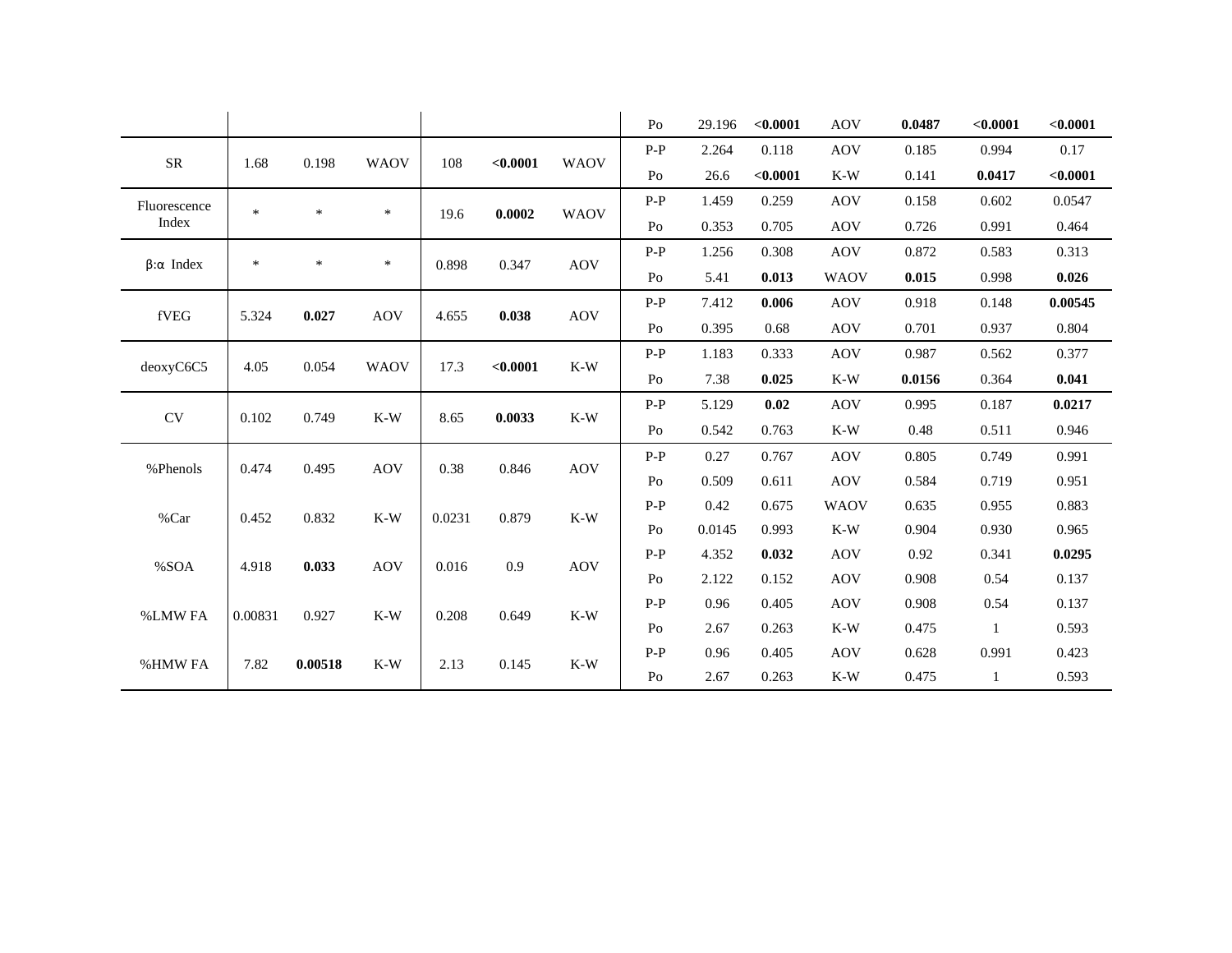**Table SI.3.** Synthesis of published DOC concentrations in peat porewater and pool in northern hemisphere peatlands

| Reference<br><b>Peat Porewater</b> | <b>Peatland type</b>                       | Location                                                | <b>Biome</b>  | <b>Sampled</b><br>environments                                                                                                                                                                                       | <b>DOC</b><br>concentrations<br>(mg L <sup>1</sup> )                                                                         |
|------------------------------------|--------------------------------------------|---------------------------------------------------------|---------------|----------------------------------------------------------------------------------------------------------------------------------------------------------------------------------------------------------------------|------------------------------------------------------------------------------------------------------------------------------|
| This study                         | Bog                                        | Bouleau peatland<br>(Québec, Canada)                    | <b>Boreal</b> | 6 wells collecting<br>porewater                                                                                                                                                                                      | $18.0 \pm 8.4$                                                                                                               |
| Arsenault et<br>al., 2019          | Bog                                        | Grande Plée Bleue<br>(Québec, Canada)                   | Temperate     | 10 wells<br>collecting<br>porewater                                                                                                                                                                                  | $39.0 \pm 9.1$                                                                                                               |
| Austnes et<br>al., 2010            | Bog                                        | Afon Ddu (Wales)                                        | Temperate     | Sphagnum<br>porewater (Sph)<br>and 3 porewater<br>samples: one in<br>micro rhizons<br>(MR), one from a<br>lysimeter at 5cm<br>(ZT5) below<br>surface and one<br>from a lysimeter<br>at 10cm bellow<br>surface (ZT10) | Sph: 27-55<br>MR: 25.5-32<br>$ZT5:21.5-$<br>33.5<br>ZT10:27-38                                                               |
| Beer and<br>Blodau,<br>2007        | Bog                                        | Mer Bleu Peatland<br>(Ontario, Canada)                  | Temperate     | A multi-level<br>piezometer<br>collecting water<br>from 35 to 165<br>cm at 10 cm<br>interval<br>and one well<br>collecting peat<br>porewater                                                                         | from $10$ to $50$<br>mg L-1 and<br>concentrations<br>always higher<br>to $20$ mg L-1 in<br>first to 100 cm<br>of peat column |
| Deshpande<br>et al., 2016          | Bog                                        | Sasapimakwananisikw<br>River Valley (Québec,<br>Canada) | Subarctic     | Concentration<br>measured from<br>peat solubilized in<br>Milli-Q water<br>from 3 depths at<br>every 2 cores<br>sampled in active<br>layer of peat                                                                    | 13.9-28.8                                                                                                                    |
| Gandois et<br>al., 2019            | Thermokarst<br>bogs                        | Igarka region (Siberia,<br>Russia)                      | Subarctic     | Water collected<br>by wells in the<br>active layer                                                                                                                                                                   | Small bogs:<br>$44.1 \pm 10.1$<br>Large bogs:<br>$16.7 \pm 1.2$                                                              |
| Raudina et<br>al., 2017            | 5 bogs along a<br>longitudinal<br>gradient | Western Siberia<br>Lowlands (Russia)                    | Artic         | Porewater<br>collected in<br>histosols with<br>tension lysimeter                                                                                                                                                     | 33.7-97.9                                                                                                                    |